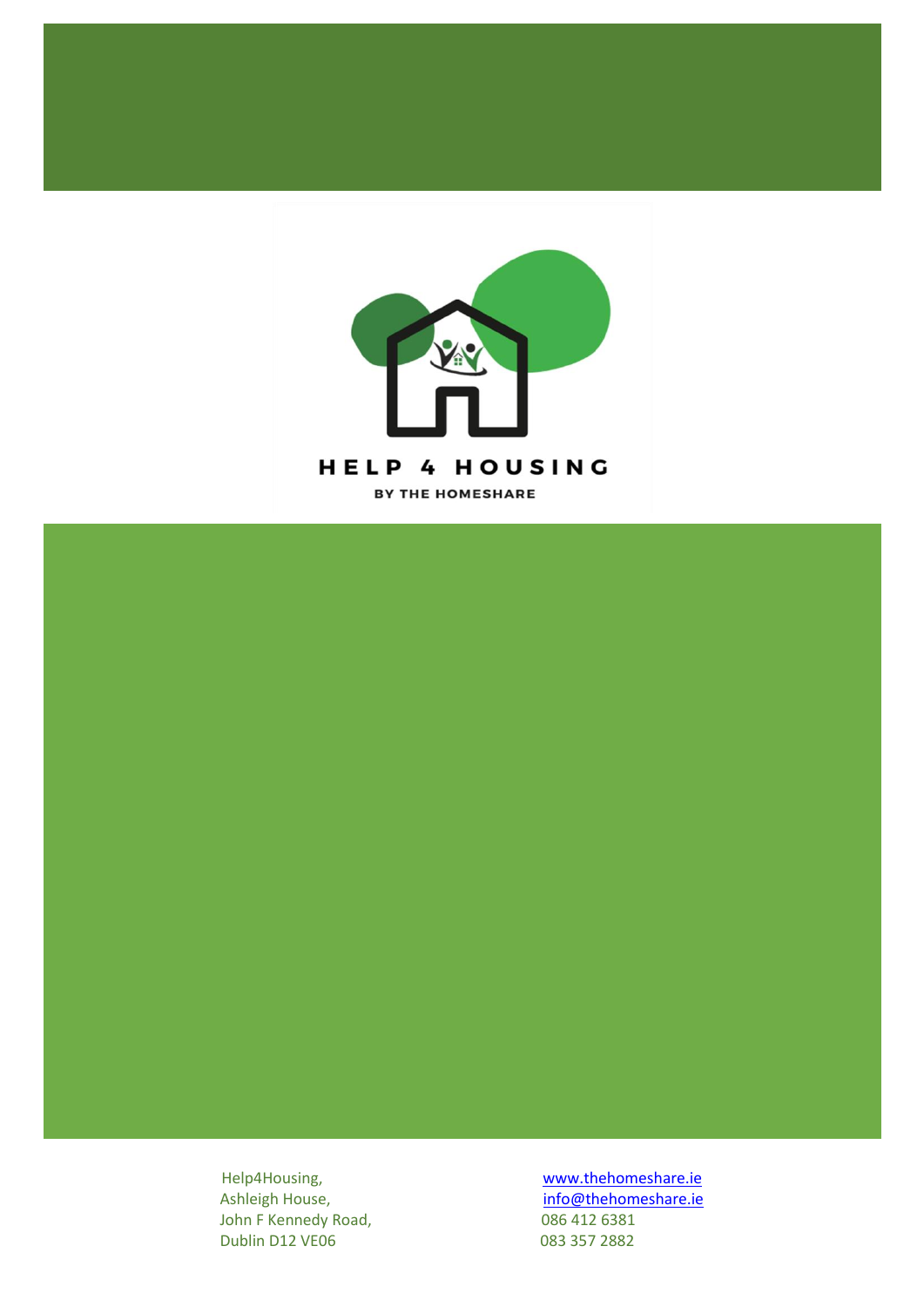

# An Introduction to Help4Housing

From the award winning non-profit social enterprise, THE HomeShare; Welcome to Ireland's most affordable rental accommodation option – Help4Housing.

## What is Help4Housing?

Help4Housing was established for Homeowners and Accommodation Seekers to come together for mutual benefit and to provide further choice in the rental market.

Help4Housing enables Homeowners to benefit by sourcing a carefully vetted Housemate who will provide extra income to the Homeowner and a helping hand around the home (*Please note there is no expectation a Housemate will be a presence in the home at night*).

Help4Housing is aimed at Homeowners who may be recently retired but would benefit from some extra income; those who may be independent but lonely at home; those who may like the idea of a Housemate but feel daunted by the process of finding someone; or anyone with a spare bedroom who would welcome a vetted Housemate.

In line with Irish Revenues, 'Rent-a-[room relief scheme',](https://www.revenue.ie/en/personal-tax-credits-reliefs-and-exemptions/land-and-property/rent-a-room-relief/index.aspx) Homeowner's can avail of up to €14,000 tax free rental income per year. Help4Housing works with Homeowners to create bespoke Licence Agreements by using current market value analysis to create a rental fee that not only yields a tax-free income for the Homeowner but also offers weekly practical support.

Help4Housing also greatly benefits Accommodation Seekers who need a safe and homely environment at an affordable cost. It would especially suit those may only require hybrid accommodation or may work nights (i.e., Healthcare Professionals). The Housemate (Accommodation Seeker) offers 5 hours each week of practical help around the home (e.g., light housework, putting bins out for collections, support with technology etc) in exchange for accommodation at reduced market value. There is also no expectation for the Housemate to be a presence in the home overnight and all bills are included in the monthly fee listed on each Help4Housing opportunity.

### Why use Help4Housing service?

Help4Housing is monitored and managed b[y THE HomeShare Team.](https://thehomeshare.ie/our-team/) THE HomeShare is Ireland's leading and only non-profit Homeshare organisation with several accolades including two separate awards for Ireland's best Homecare Service in 2021, and holds a powerful reputation for creating happy and lasting Matches.

> John F Kennedy Road, 086 412 6381 Dublin D12 VE06 083 357 2882

Help4Housing, [www.thehomeshare.ie](http://www.thehomeshare.ie/) Ashleigh House, [info@thehomeshare.ie](mailto:info@thehomeshare.ie)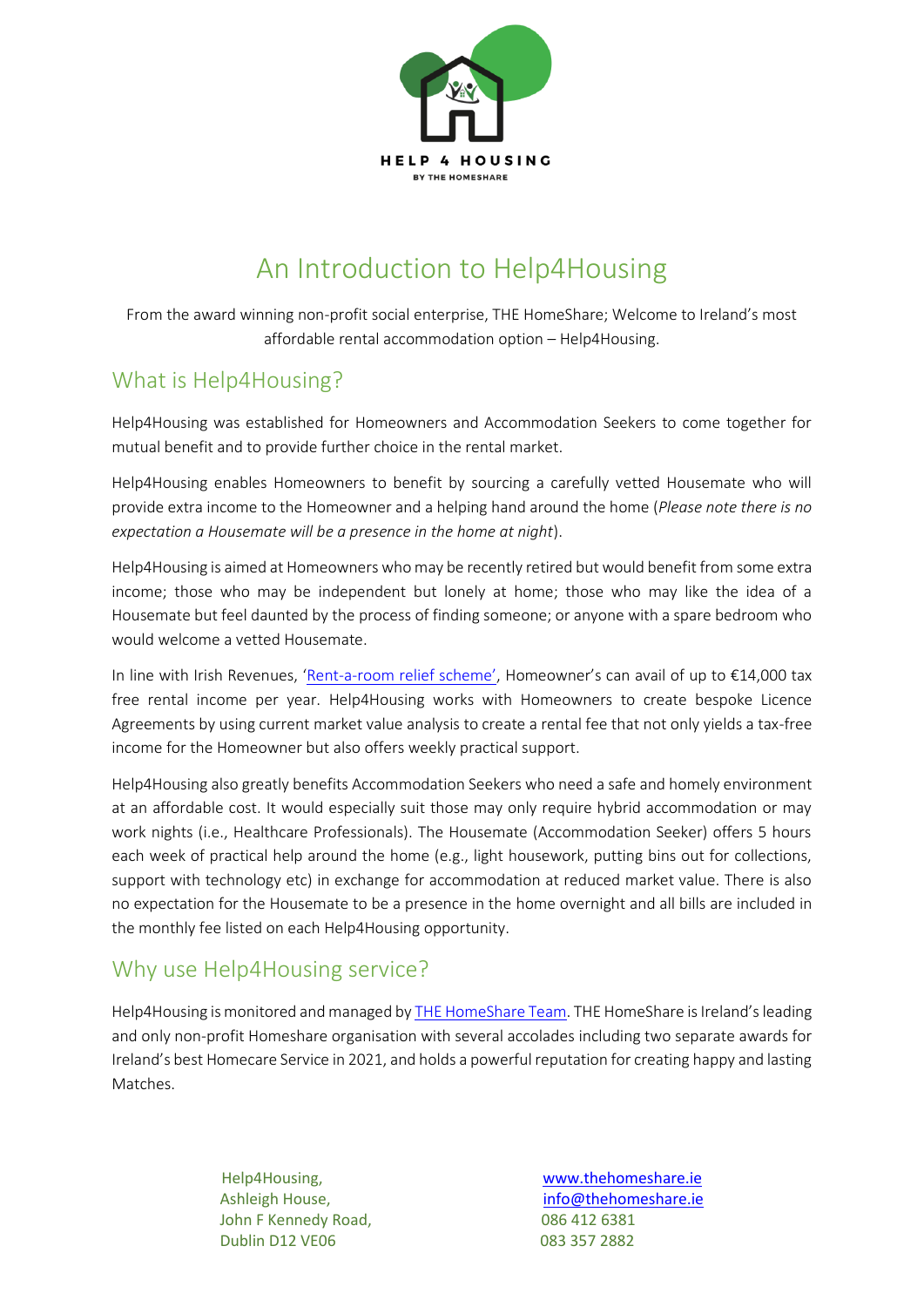

Help4Housing advertise, shortlist, vet and introduce all accommodation seekers. In short, we do everything to ensure you find the best potential Housemate in the safest possible manner. Help4Housing also provide ongoing support for further reassurance and peace of mind.

### Help4Housing Fees

#### Homeowner:

#### Onboarding Fee: €475

This fee covers the following:

- **Advertising**
- Shortlisting, Interviewing and Reference checking
- Being present for up to three personal introductions of suitable candidates\*
- Creating a bespoke Licence Agreement between both Homeowner and Housemate

A 25% down payment is due prior to advertising with the remaining 75% when your Housemate moves in and signs the Help4Housing Licence Agreement.

\**If after three introductions, the Homeowner wishes to continue the search for additional housemate candidates, a further 25% down payment of the placement fee is due.* 

#### Monthly support Fee: €65

Our monthly support fee ensures the continued support and monitoring by Help4Housing to oversee that the arrangement continues to be beneficial to all parties. This support is crucial to ensure safeguarding in cases of vulnerability. For this fee, a member of the team will call once per month to check in, and the team will be available on the phone 24/7/365 to help resolve any potential issues that might arise.

It is important for Homeowners currently in receipt of any [social assistance payments](https://www.citizensinformation.ie/en/social_welfare/irish_social_welfare_system/social_assistance_payments/social_assistance_in_ireland.html) from the State to seek advice on how renting a room in their home will impact their social assistance payments as rental income is included within the State's criteria for means testing.

> John F Kennedy Road, 086 412 6381 Dublin D12 VE06 083 357 2882

Help4Housing, [www.thehomeshare.ie](http://www.thehomeshare.ie/) Ashleigh House, [info@thehomeshare.ie](mailto:info@thehomeshare.ie)